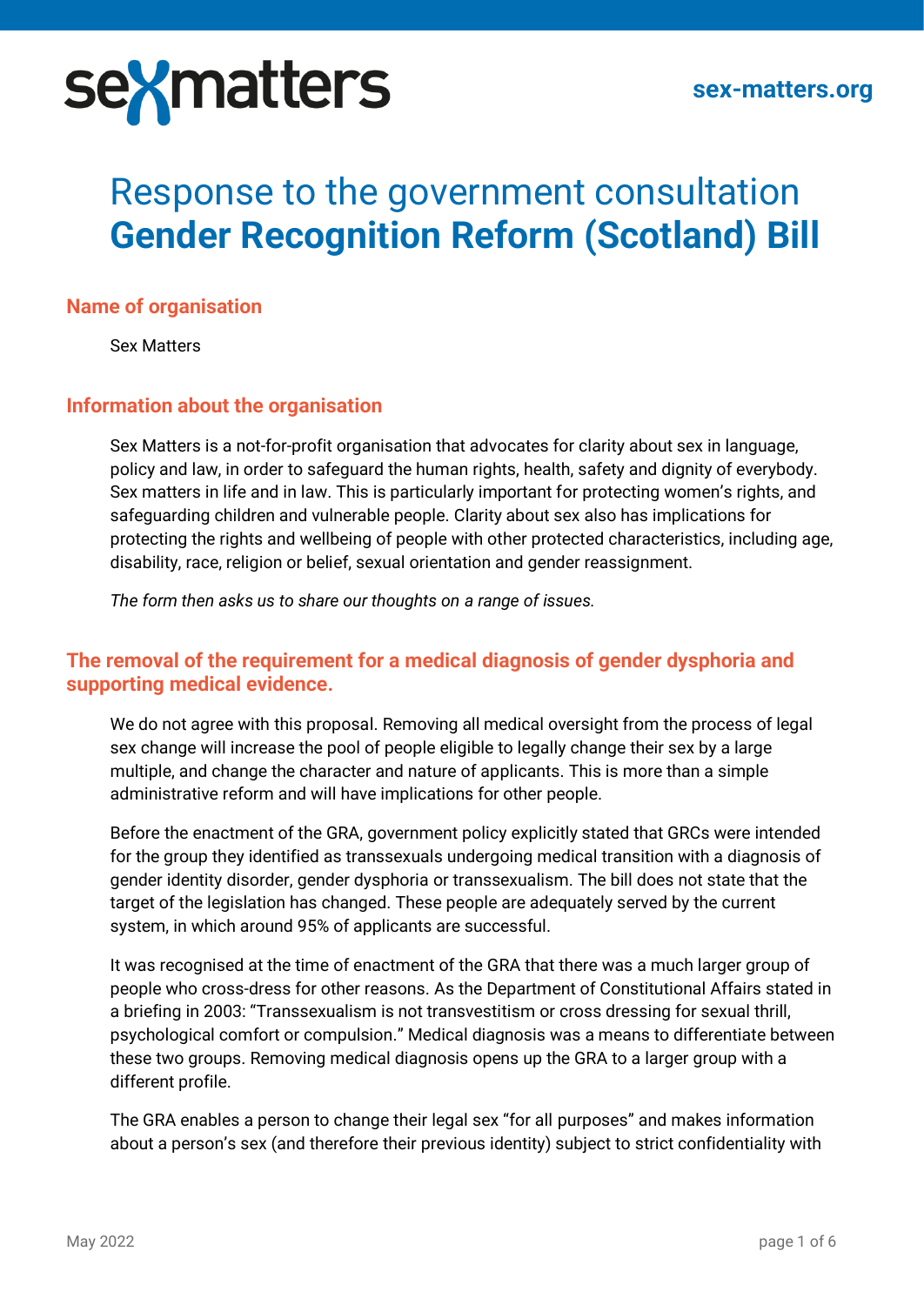

criminal penalties in relation to employers, service providers and others who deal with a person in an official capacity (GRA S22). This form of extreme protection about a person's identity should not be given out indiscriminately on the basis of self-certification.

While the European Court of Human Rights did "not find any significant factors of public interest" in the case of Christine Goodwin that led to the enactment of the GRA, it has become clear that allowing people the legal fiction of changing their sex does impact on the fundamental rights of other people, particularly women. There are conflicts of rights, which include the fundamental rights not to be subjected to degrading treatment (Article 3) and not to have private life interfered with arbitrarily (Article 8), as well as freedom of belief (Article 9) and freedom of expression (Article 10).

Most people believe that a person with a male body is a man (and vice versa) and in fact they are. Single-sex facilities are particularly important for women because of the risk of voyeurism, exhibitionism and sexual assault. Ambiguous rules and social norms about who can use a "single-sex" space increase these risks.

Allowing people to self-certify to change their legal sex removes vulnerable individuals from mental-health assessments which might deliver a different diagnosis of the reasons for their feelings of gender distress.

# **Provisions enabling applicants to make a statutory declaration that they have lived in the acquired gender for a minimum of three months (rather than the current period of two years) and that they intend to live permanently in their acquired gender.**

The legislation does not make clear what "living in the acquired gender" involves. At a short timescale and without medical diagnosis it is particularly inadequate.

It cannot be interpreted as involving wearing particular clothing, adherence to gender stereotypes, having medical treatment or taking cross-sex hormones.

Nor can it involve using services and spaces provided for the privacy and dignity of members of the opposite sex, since this would subject other people to indignities.

The two-year period in the current law recognises that it takes time for doctors to rule out other causes of distress and make a diagnosis of gender dysphoria. Reducing the qualifying period is irresponsible and could very easily lead to distressed people, including children, making decisions about their legal status before doctors have a chance to find the root cause of distress and recommend treatment.

# **Whether applications should be made to the Registrar General for Scotland instead of the Gender Recognition Panel, a UK Tribunal.**

We are very concerned about the fracturing of the treatment of sex in legislation in the United Kingdom. The rules for obtaining a GRC should not differ across the UK.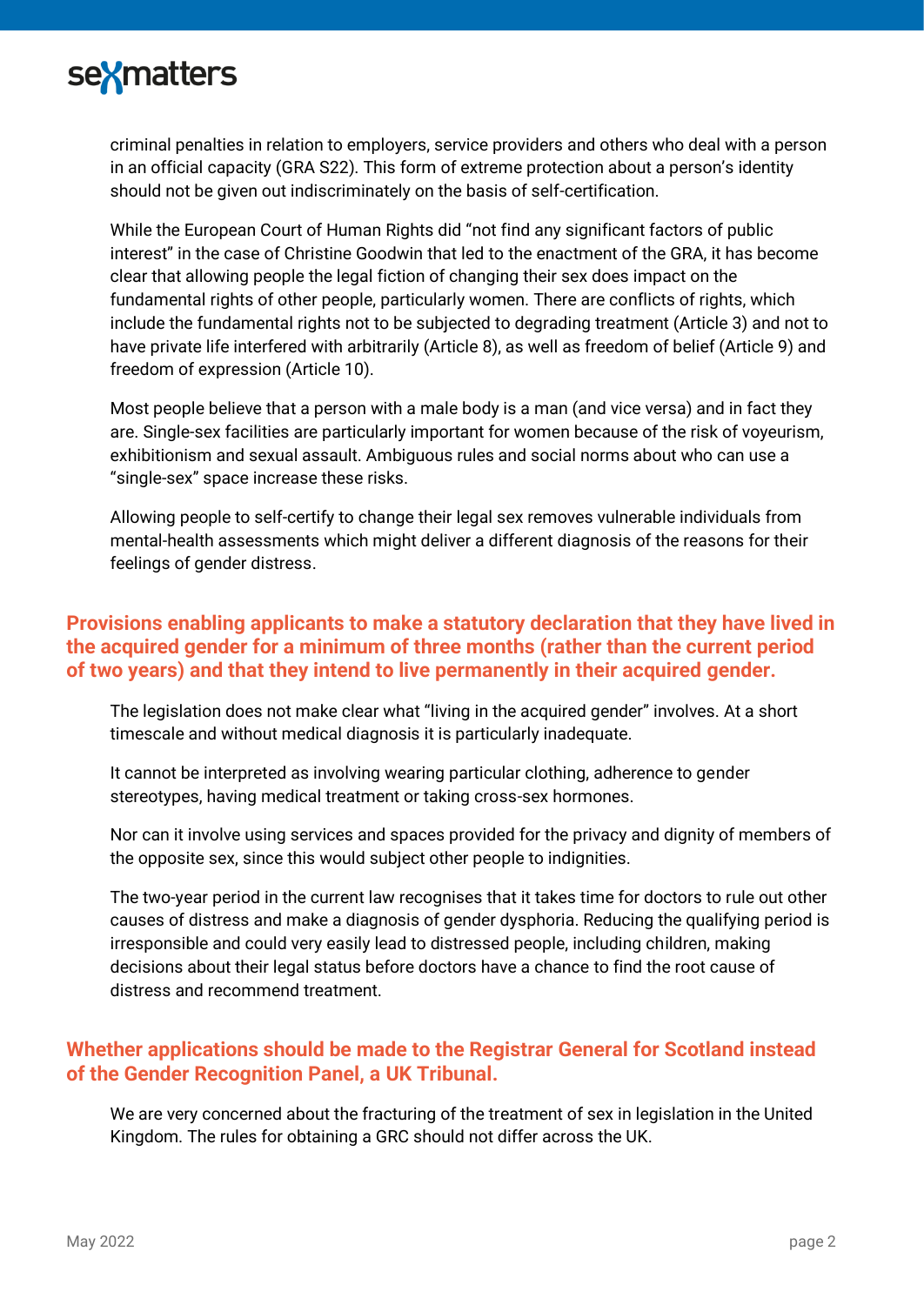

The UK government has decided not to pursue legislation to allow changing sex by selfidentification. It is not clear that a Scottish GRC could or should be accepted for issuing a UK GRC and a new birth certificate for someone with a birth certificate issued in England, Wales or Northern Ireland. The Gender Recognition Panel comprises legal and medical experts. It provides a safeguard against bad-faith actors and protects those who might be harmed by acquiring a GRC prematurely.

The introduction of "quickie GRCs" in Scotland will attract legislative tourists. Draft legislation does not make clear what is meant by is "ordinarily resident" in Scotland or born in Scotland. This legislation will open up self-declaration to applicants from elsewhere in the UK, based on an unspecified short stay in Scotland. The process will also be open to all students attending a Scottish university. Scottish-born prisoners housed in the prison estate in England and Wales may be eligible.

It is unclear whether a GRC granted in Scotland, at a much lower threshold than in England and Wales, will have the same effect UK-wide as one granted under the current system.

Clause 12 of the Bill sets out that copies of certificates are to be sent to the Registrar General for England and Wales or to the Registrar General for Northern Ireland if the person holds a birth or marriage certificate from those two jurisdictions. This suggests that the law in England and Wales and in Northern Ireland should view these certificates as valid, even though these parliaments have not made a democratic decision to adopt self-ID.

# **Proposals that applications are to be determined by the Registrar General after a further period of reflection of at least three months.**

The Bill in fact offers the extraordinary measure of introducing criminal penalties for revealing "protected information" about a person's sex at the point that the period of reflection begins and for two years after the end of the reflection period if the applicant does not confirm in writing that they do not wish to proceed with the application (or perhaps even longer).

Thus even without finalising their legal sex change, a person would acquire an "invisibility cloak" for their sex.

The proposal to amend section 22 broadens the extent of secrecy about sex from someone who has been granted a GRC to someone who has simply applied for one. It might even include someone who has been turned down for one.

Current wording: (b) if the application under section 1(1) is granted, otherwise concerns the person's gender before it becomes the acquired gender.

Proposed amended wording: (b) whose gender has become the acquired gender, and which concerns the person's gender before it became the acquired gender.

The provision of secrecy about a person's sex is not something that should be given out indiscriminately.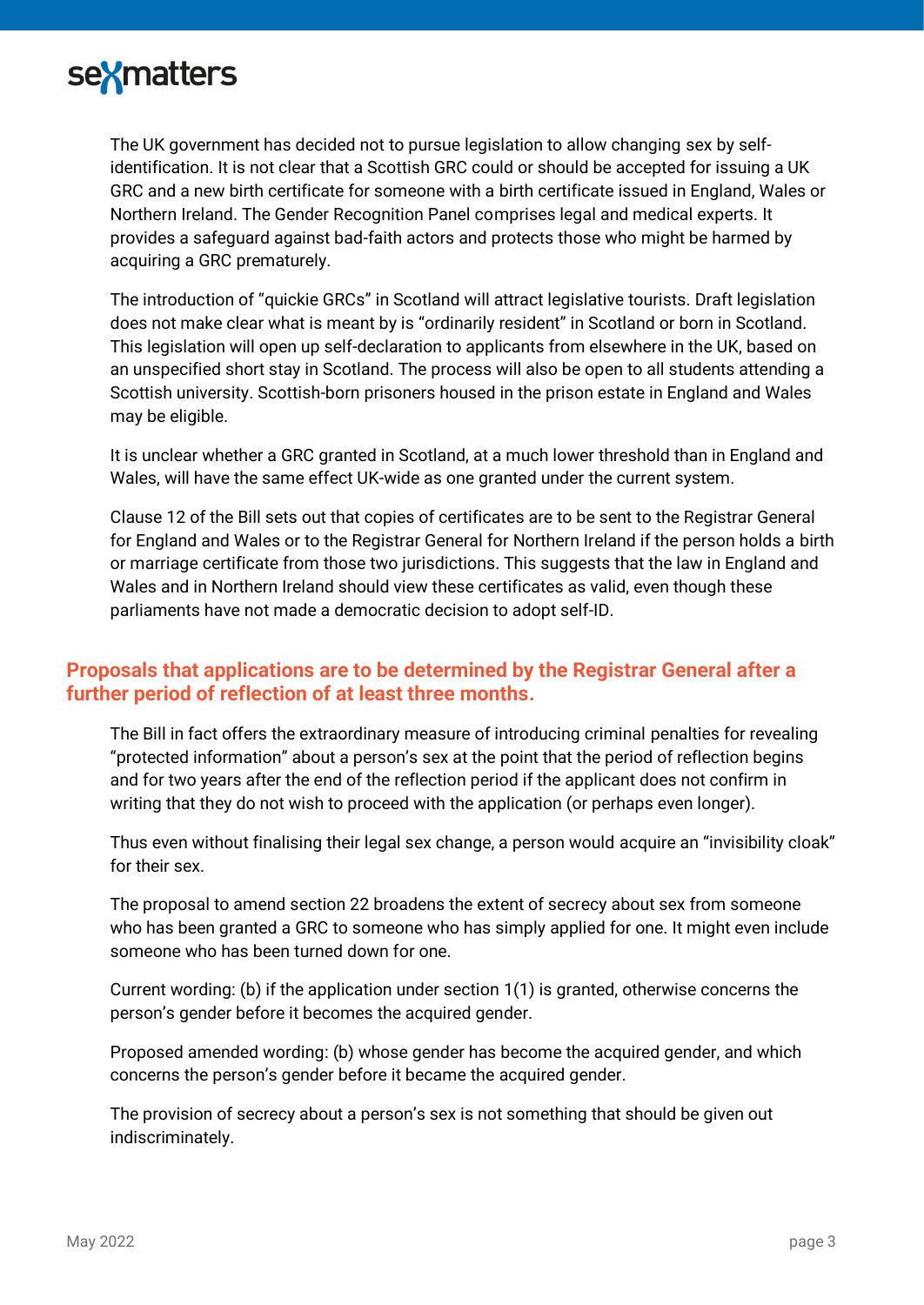

The implications of these secrecy provisions should be seriously considered for areas such as safeguarding and single-sex services.

# **Whether the minimum age for applicants for obtaining a GRC should be reduced from 18 to 16.**

We are strongly opposed to this. The interim report of the Cass Review of Gender Identity Services in the NHS in England highlighted the recent rapid increase in the number of children requiring support for gender distress, and the lack of evidence about this population and their outcomes. It notes that consensus and open discussion are lacking about the nature of gender dysphoria and therefore about the appropriate clinical response. Dr Cass emphasised that social transition is a significant step, which increases the likelihood of a child going on to seek body modifications which will leave them sterile and without adult sexual function.

The minimum age for marriage in Scotland falls short of the international standard of 18. Scotland should not compound this by reducing the minimum age for a child to change their legal sex.

#### **If you have any comments on the provisions for confirmatory GRCs for applicants who have overseas gender recognition.**

The Bill would introduce an inconsistent approach to gender recognition throughout the UK. While England, Wales and Northern Ireland would continue to only recognise gender recognition from an approved jurisdiction, the proposal for Scotland does not mention approved jurisdictions.

# **If you have any comments on the offences of knowingly making a false application or including false information.**

Making a false declaration will constitute a criminal offence, punishable up to two years imprisonment. But it is not clear what this would mean, or how it could be proved.

This again raises questions of what living "in a gender" involves. For example, clothing, hairstyles, mannerisms or other outward features of traditional masculinity or femininity could not be used to judge whether someone was "living as a woman", since women (and men) are not required to dress according to gender stereotypes.

Nor could names or pronouns. Many young people have adopted neo-pronouns such as they/them/their and zee/zim/zeir and combinations such as he/she/their. Knowing someone's pronouns or name does not tell you whether they consider themselves to be "living as a man" or "living as a woman".

Furthermore, a person is making a statutory declaration at the beginning of a period of reflection — there must therefore be an expectation that a person can be in a state of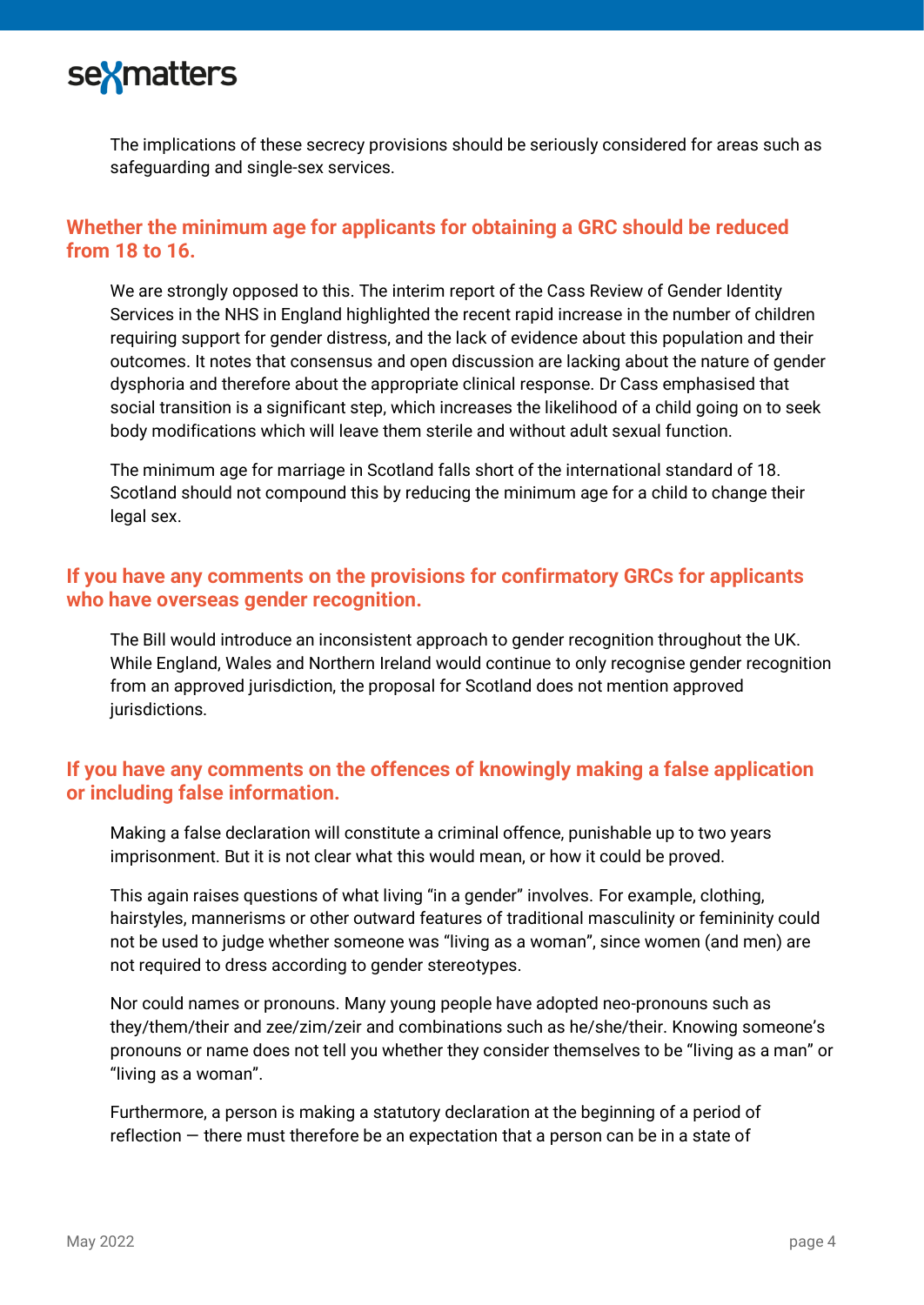

uncertainty, and change their mind during the period of extended reflection (which can go on for two years and three months).

# **If the Bill's intended policy outcomes could be delivered through other means such as using existing legislation or in another way?**

We would encourage the Scottish Government to consider a much simpler, de-medicalised process for protecting the privacy of transgender people, without undermining clarity about sex. This would be to allow anyone to obtain a copy of their short-form birth certificate without their sex marked on it.

This would maintain the integrity of record-keeping about individuals' sex (information which is needed in some situations), while also allowing them to live as they chose in terms of gender expression.

Organisations that individuals interact with can already record self-identified aspects of their gender expression (such as whether they prefer to be called Mr, Ms or Mx) and simply not record or display information on their sex at all, apart from in situations where this information is needed.

Digital-identity frameworks allow data subjects to maintain much more control over information attributes than was previously possible with analogue systems. There is no need to corrupt public records and data on sex to respect and protect the private lives of people who do not wish to acknowledge their sex in every social or official interaction.

This measure would also accommodate people with "non-binary" identities.

# **If you have any suggestions for how this Bill could be amended. If so, please provide details.**

An amendment could be introduced to clarify that a GRC does not change a person's sex for the purpose of the Equality Act or for the Human Embryo and Fertilisation Act.

#### **Any other comments on the Bill**

As the Equality and Human Rights Commission has set out in its recent guidance, the Equality Act 2010 allows service providers to offer single-sex services, such as toilets, changing rooms, women's refuges and schools, as well as female-only sport competition, and this is based on biological sex, not on a person's "acquired gender".

Given the confusion and hostility that have arisen about who can use single-sex spaces, any reformed legislation on gender recognition and associated communication to applicants should make it clear that individuals do NOT gain the right to use spaces provided for the dignity and privacy of members of the opposite sex.